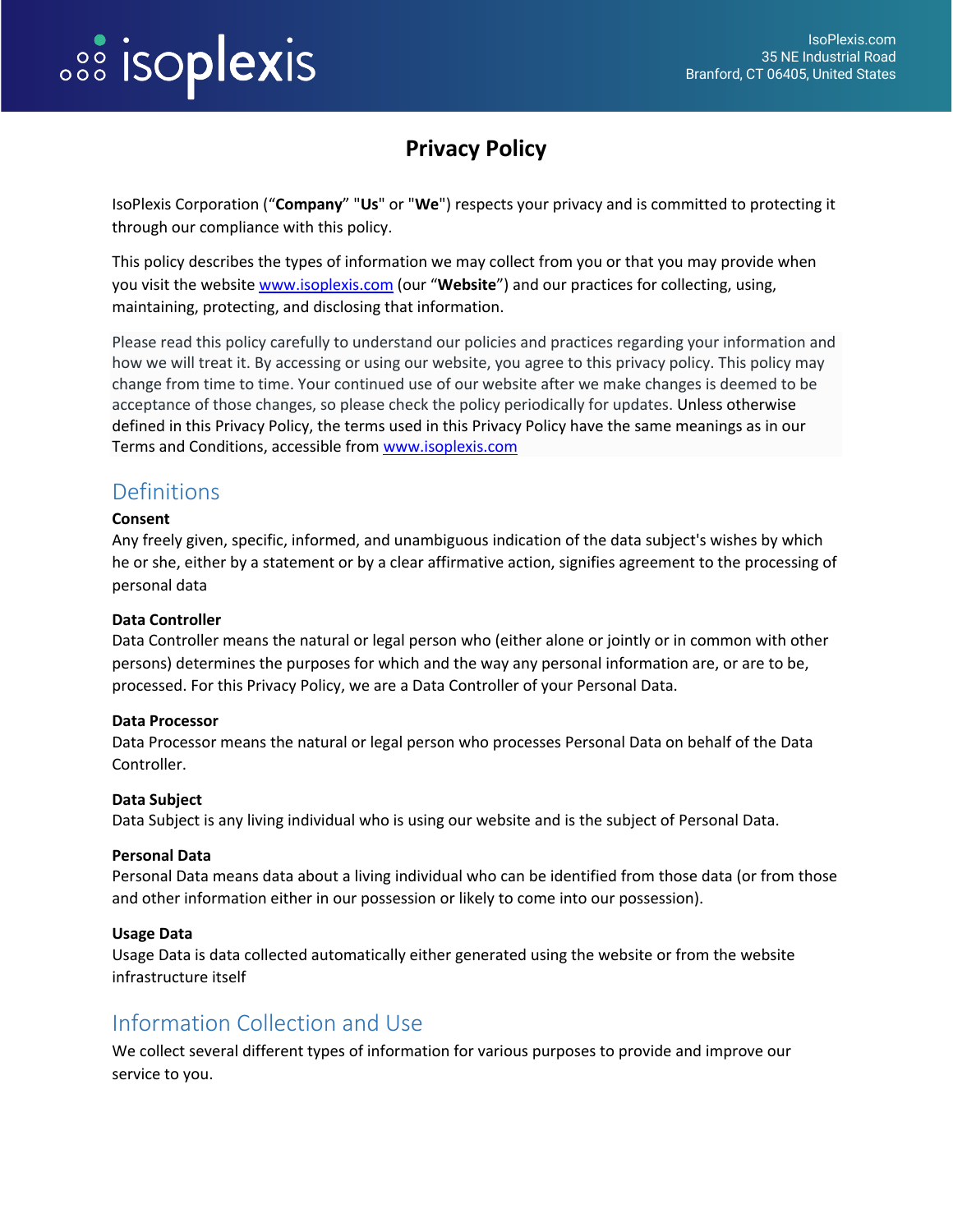# *<b>SSS ISOPIEXIS*

### Types of Data Collected

#### Personal Data

While using our website, we may ask you to provide us with certain personally identifiable information that can be used to contact or identify you. Personally identifiable information may include, but is not limited to:

- Email address
- First name and last name
- Position
- Company Name
- Phone number
- Address, State, Province, ZIP/Postal code, City
- Cookies and Usage Data

We may use your Personal Data to contact you with newsletters, marketing or promotional materials and other information that may be of interest to you. You may opt out of receiving any, or all, of these communications from us by following the unsubscribe link or instructions provided in any email we send or by contacting us.

#### Usage Data

We may also collect information on how the website is accessed and used ("Usage Data"). This Usage Data may include information such as your computer's Internet Protocol address (e.g., IP address), browser type, browser version, the pages of our website that you visit, the time and date of your visit, the time spent on those pages, unique device identifiers and other diagnostic data.

#### Location Data

We may use and store information about your location if you give us permission to do so ("Location Data"). We use this data to provide features of our website, to improve and customize our website. You can enable or disable location services when you use our website at any time by way of your device settings.

#### Tracking Cookies Data

We use cookies and similar tracking technologies to track the activity on our website and we hold certain information. Cookies are files with a small amount of data which may include an anonymous unique identifier. Cookies are sent to your browser from a website and stored on your device. Other tracking technologies are also used such as beacons, tags, and scripts to collect and track information and to improve and analyze our website. You can instruct your browser to refuse all cookies or to indicate when a cookie is being sent. However, if you do not accept cookies, you may not be able to use some portions of our website.

Examples of Cookies we use:

- **Session Cookies**. We use Session Cookies to operate our website.
- **Preference Cookies**. We use Preference Cookies to remember your preferences and various settings.
- **Security Cookies**. We use Security Cookies for security purposes.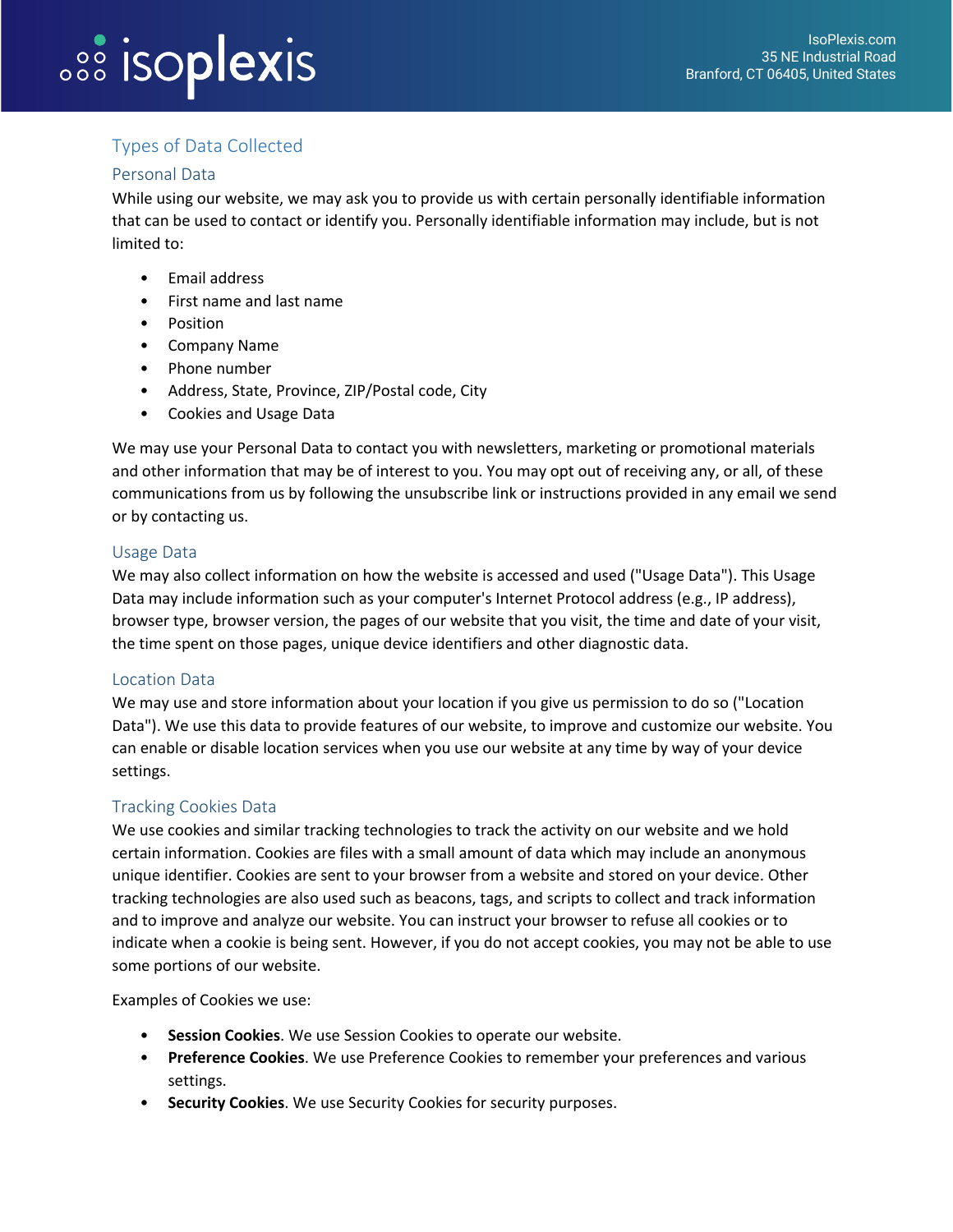# *<b>SSS* isoplexis

• **Advertising Cookies**. Advertising Cookies are used to serve you with advertisements that may be relevant to you and your interests.

#### Use of Data

IsoPlexis Corporation uses the collected data for various purposes:

- **To provide, maintain, and improve our website.** We use information passively submitted to improve the content, design, and navigation of our website. In addition, we may use this information for analytics purposes (e.g., analyze site usage patterns, origin of traffic to the Website) so that we can gauge the effectiveness of our marketing programs. Such analysis and research activities may be conducted through third party services, using anonymous data and aggregate statistics. To the extent permitted by applicable law, we may combine the various types of information we collect.
- **To respond to your inquiries and provide customer support.** We may use your personal data to respond to your inquiries or process a form you have completed on our website.
- **To assess whether you are a suitable candidate to work with us.** We may use your Personal Data when you are interested in applying for a job with us and choose to submit resume information by email or online
- **For marketing of products and services.** We may use your Personal Data to provide you with news, special offers, and general information about goods, services, and events which you have already purchased or indicated an interest in, provided that our legitimate interests in carrying these marketing activities are not outweighed by any prejudice or harm to your rights and freedoms. We will provide an option to unsubscribe or opt-out of further communication on any electronic marketing communication sent to you or you may opt out by contacting using the contact information provided below
- **To defend our legitimate interests and to change our business structure.** We may disclose Personal Data in connection with legal proceedings or investigations anywhere in the world to third parties, such as public authorities, law enforcement agencies, regulators and third-party litigants (these third parties are not Data Processors on behalf of IsoPlexis and will process Personal Data for their own purposes). We may also provide your Personal Data to any potential acquirer of or investor in any part of our business for the purpose of that acquisition or investment.

#### Retention of Data

IsoPlexis will collect, use, disclose and otherwise process your personal data that is necessary for the purposes identified in this Privacy Notice or as permitted by applicable data protection regulations. Our retention periods for personal data are based on business needs and legal requirements. We retain personal data for as long as is necessary for the processing purpose(s) for which the personal data was collected, and any other permissible, related purpose. For example, we retain your personal data where necessary to comply with our legal obligations (including law enforcement requests), meet regulatory requirements, resolve disputes, maintain security, prevent fraud and abuse, or fulfil your request to "unsubscribe" from further messages from us.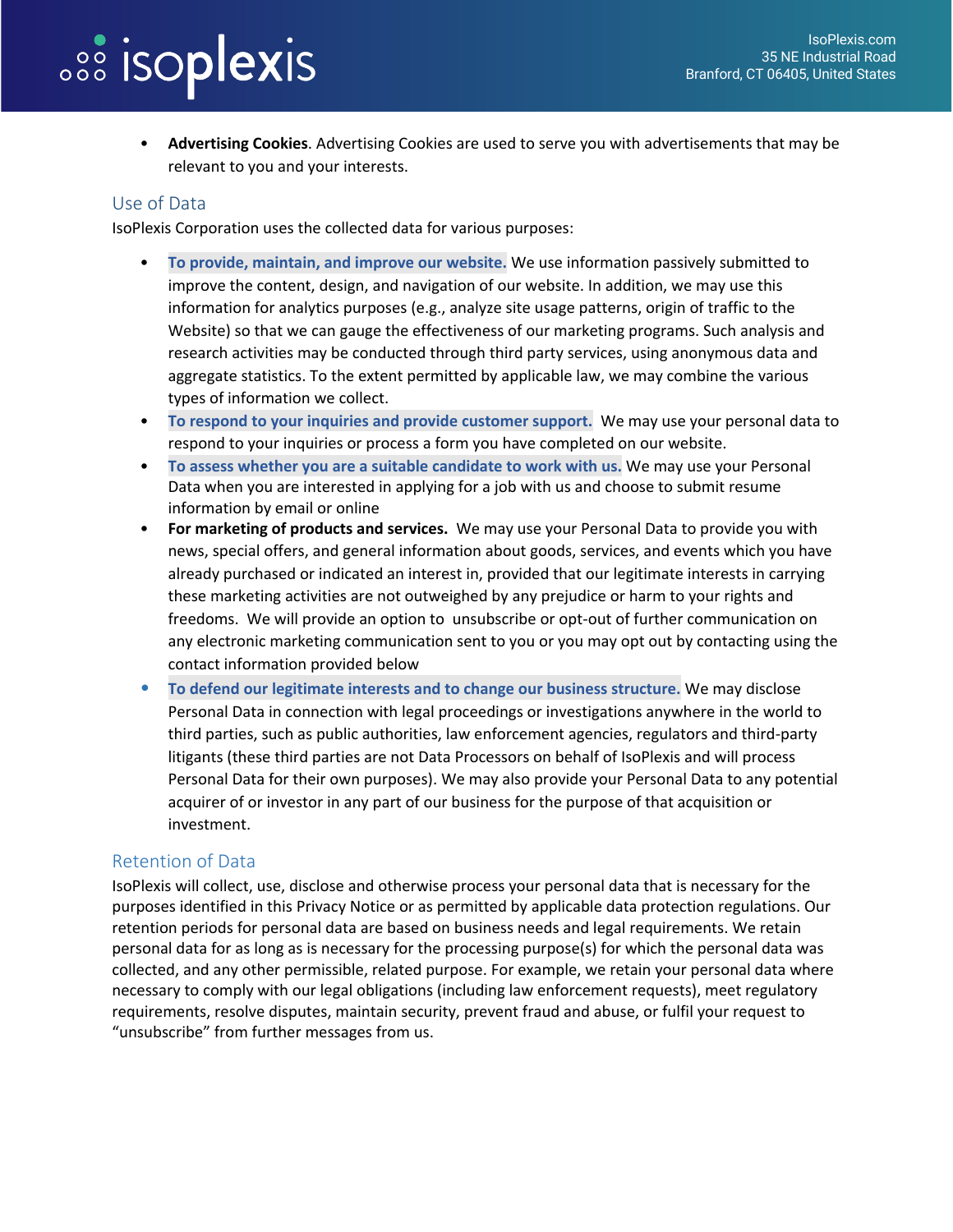## *<b>SSS* isoplexis

#### Disclosure and Transfer of Data

Your information, including Personal Data, may be transferred to, and maintained on computers located outside of your state, province, country, or other governmental authority where the data protection laws may differ from those of your jurisdiction.

If you are located outside United States and choose to provide information to us, please note that we transfer the data, including Personal Data, to the United States and process it there. Your consent to this Privacy Policy and your submission of such information represents your agreement to that transfer.

We have engaged various Data Processors for the processing of your Personal Data on our behalf, including IT service providers and other business service providers. These third parties have access to your Personal Data only to perform these tasks on our behalf and are obligated not to disclose or use it for any other purpose. IsoPlexis will take all the steps necessary to ensure that your data is treated securely and in accordance with this Privacy Policy and no transfer of your Personal Data will take place to an organization or a country unless there are adequate controls in place including the security of your data and other personal information.

#### Security of Data

The security of your data is important to us but remember that no method of transmission over the Internet or method of electronic storage is 100% secure. While we strive to use commercially acceptable means to protect your Personal Data, we cannot guarantee its absolute security.

## Your Data Protection Rights under the General Data Protection Regulation (GDPR)

If you are a resident of the European Economic Area (EEA), you have certain data protection rights. IsoPlexis Corporation aims to take reasonable steps to allow you to correct, amend, delete, or limit the use of your Personal Data. If you wish to be informed about what Personal Data we hold about you, or if you want it to be removed from our systems, please contact us. In certain circumstances, you have the following data protection rights:

- Right to access personal information. You have the right to access, update or delete the information we have on you. Whenever made possible, you can access, update or request deletion of your Personal Data directly within your account settings section. If you are unable to perform these actions yourself, please contact us to assist you.
- Withdrawing consent. You have the right to have your information rectified if that information is inaccurate or incomplete. In instances where our ability to process your personal information is based on consent, including marketing purposes, you have the right to revoke that consent at any time.
- Erasure or "right to be forgotten." Some jurisdictions provide individuals with a right to require organizations holding their personal data to erase it. In addition to complying with such requirements in specific jurisdictions, we will attempt to comply with any request to delete information we have collected about you at your request.
- Objecting to processing. You have the right to object to our processing of your Personal Data. If you believe that we are improperly processing your personal information, you may submit a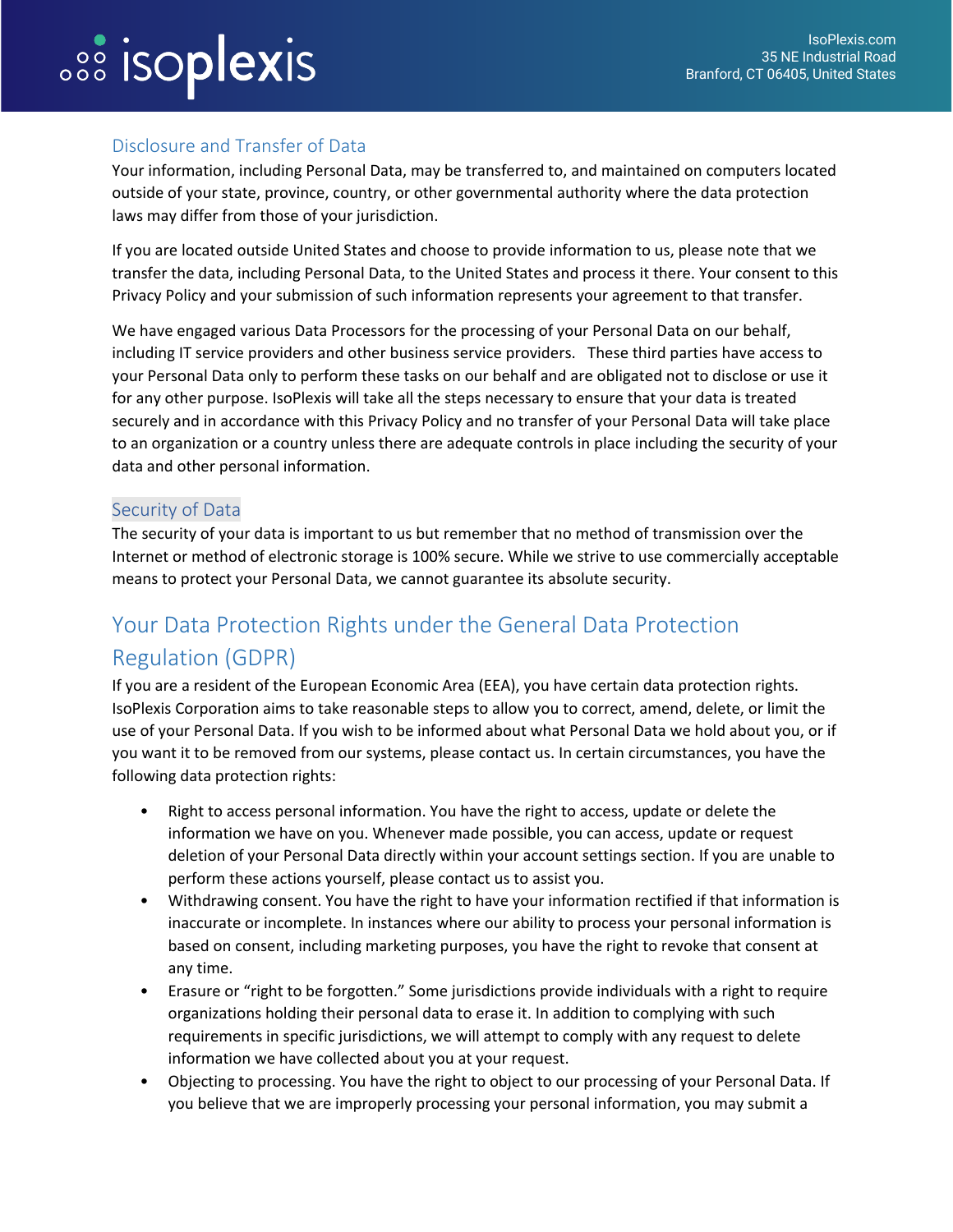# *<b>SSS* isoplexis

request to change it using the contact information at the bottom of this page. We will review the request and inform you of our response.

• Making a complaint against us. We encourage anyone with questions or complaints about our privacy policy to bring them to our attention. If you would like to make a compliant, some jurisdictions have regulatory bodies to receive and review such complaints, such as the United States Federal Trade Commission. Individuals within the European Union have the right to file a complaint about a violation regarding their personal data with a supervisory authority in the EU Member State of their residence, place of work, or place of alleged violations.

## Your Privacy Rights under the California Privacy Rights Act

The California Privacy Rights Act (CPRA) permits California residents who visit our website to request and obtain from us, once a year free of charge, details regarding their personal information (if any) that we disclosed to third parties for direct marketing purposes within the previous calendar year. If applicable, our response to this request will include a list of categories of the personal information that we shared as well as the names and addresses of the third parties. If you are a California resident and would like to make such a request, please submit your request in writing to the address below.

#### **Contact Information**

IsoPlexis Corporation Attention: Data Protection Manager 35 Northeast Industrial Road Branford CT 06405 United States of America 1-844-476-7539

The table below shows the categories of personal information (as defined by the CCPA) about California residents that we collect, sell, or disclose to others for a business purpose. We collect these categories of personal information from the sources described above. Our collection, use and disclosure of personal information about a California resident will vary depending upon the circumstances and nature of our interactions or relationship with such resident.

| <b>Categories of personal</b><br>information                                                                                                                                            | Do we collect? | Do we disclose for<br>business purpose(s)? | Do we sell? |
|-----------------------------------------------------------------------------------------------------------------------------------------------------------------------------------------|----------------|--------------------------------------------|-------------|
| Name, Contact<br>Information, and                                                                                                                                                       | Yes            | Yes                                        | No          |
| other                                                                                                                                                                                   |                |                                            |             |
| <b>Identifiers: Identifiers</b><br>such as a real name,<br>alias, address, unique<br>personal identifier,<br>online identifier,<br>Internet Protocol (IP)<br>address, email<br>address. |                |                                            |             |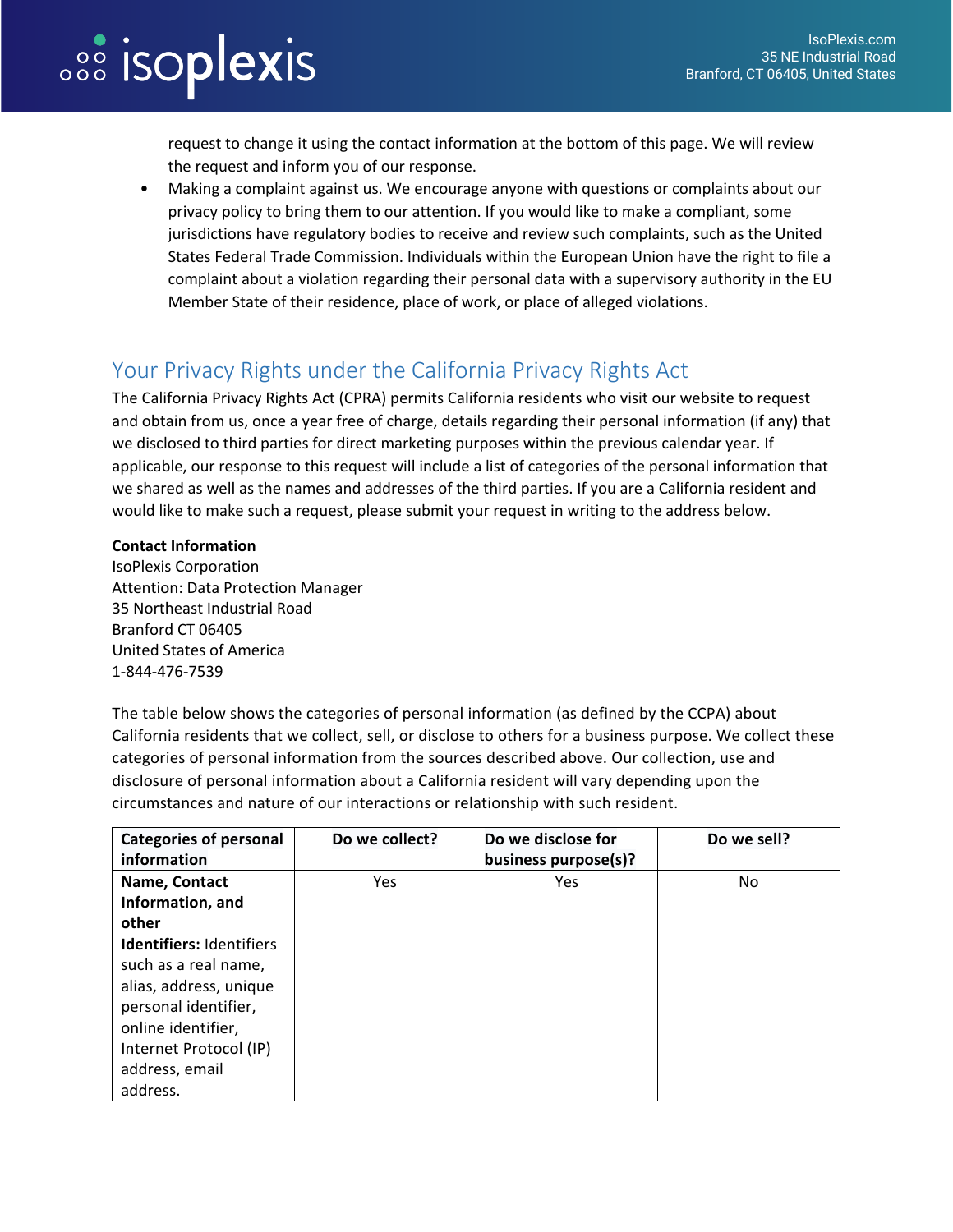## *<u>.<sup>88</sup>* isoplexis</u>

| Employment                   | Yes | No        | No |
|------------------------------|-----|-----------|----|
| <b>Information: Current</b>  |     |           |    |
| or past employer and         |     |           |    |
| areas of business            |     |           |    |
| interest.                    |     |           |    |
| <b>Usage Data: Internet</b>  | Yes | Yes       | No |
| or other electronic          |     |           |    |
| network activity             |     |           |    |
| information, including,      |     |           |    |
| but not limited to,          |     |           |    |
| browsing history,            |     |           |    |
| clickstream data,            |     |           |    |
| search history, and          |     |           |    |
| information regarding        |     |           |    |
| a resident's interaction     |     |           |    |
| with an internet             |     |           |    |
| website, application,        |     |           |    |
| or advertisement,            |     |           |    |
| including access logs        |     |           |    |
| and other activity           |     |           |    |
| information related to       |     |           |    |
| your use of any              |     |           |    |
| IsoPlexis websites,          |     |           |    |
| applications, or other       |     |           |    |
| online services.             |     |           |    |
| <b>Commercial</b>            | Yes | <b>No</b> | No |
| <b>Information: Purchase</b> |     |           |    |
| History                      |     |           |    |

## Links to Other Sites

Our website may contain links to other sites that are not operated by us. If you click a third-party link, you will be directed to that third party's site. We strongly advise you to review the Privacy Policy of every site you visit. We have no control over and assume no responsibility for the content, privacy policies or practices of any third-party sites or services.

## Children's Privacy

Our website does not address anyone under the age of 18 ("Children"). We do not knowingly collect personally identifiable information from anyone under the age of 18. If you are a parent or guardian and you are aware that your Child has provided us with Personal Data, please contact us. If we become aware that we have collected Personal Data from children without verification of parental consent, we take steps to remove that information from our servers.